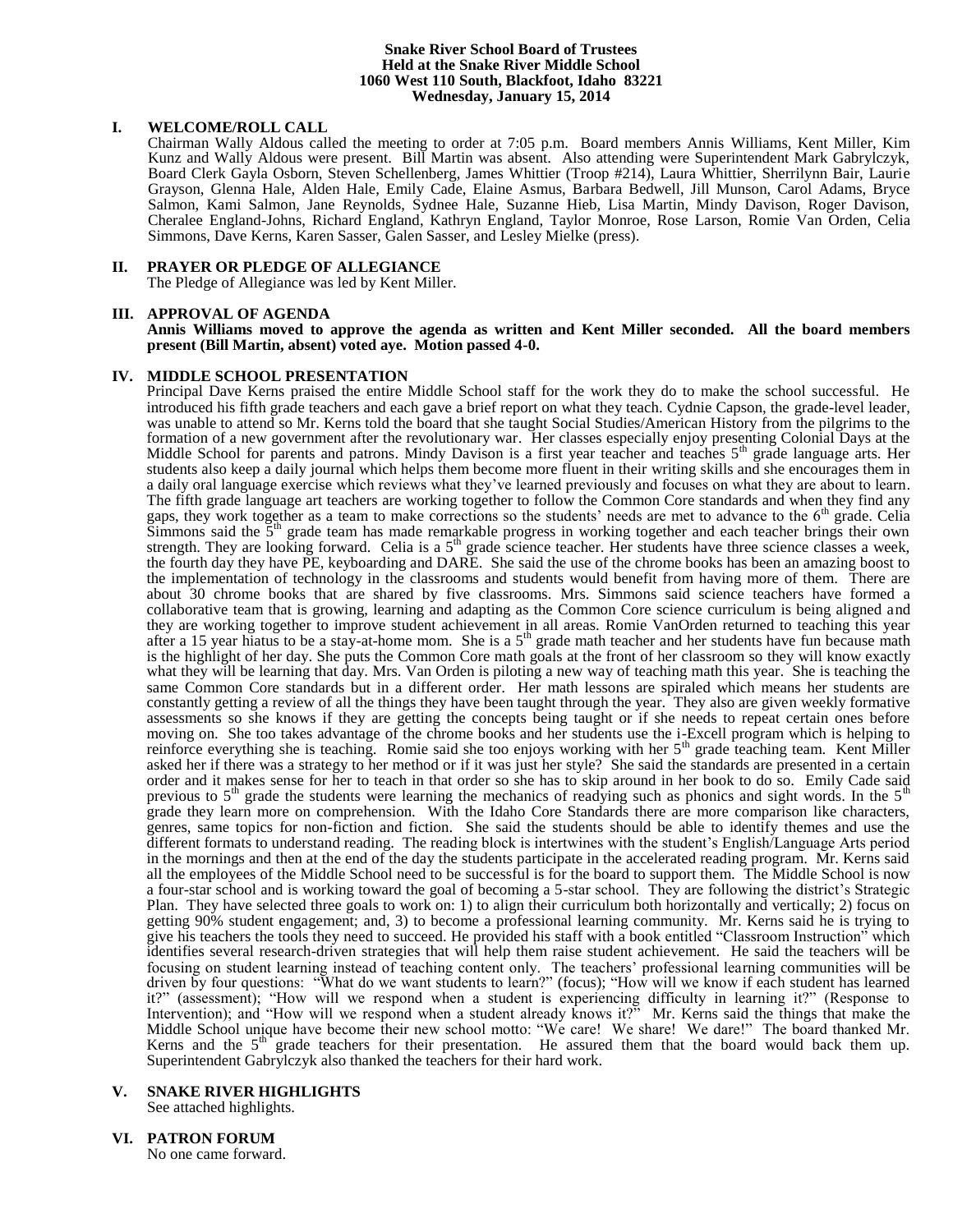## **VII. CONSENT AGENDA**

Minutes of December 18, 2013 Resignations: Denise Hansen, Jr. High Special Ed Aide New Hires: Anna Anderson, Jr. High Custodian Budget Report & Claims Payable for December, 2013

**It was moved by Kent Miller and seconded by Annis Williams to approve the Consent Agenda as presented. All the board members present (Bill Martin, absent) voted aye. Motion passed 4-0.**

## **VIII. DISTRICT AUDITOR CONTRACT**

Quest CPAs, P.C., the district's current auditing firm, sent their proposed contract offering to do the district's independent audits for the 2013/2014, 2014/15, and 2015/16 school years. Superintendent Gabrylczyk and Chris Nelson, business manager, reviewed it and found it to have the same contract language as last year. The fee would be the same this year (\$6,400) but would increase \$100 each year thereafter: 2014/15 (\$6,500) and 2015/16 (\$6,600). The superintendent recommended approval.

**A motion to approve the contract with the district's auditor, Quest CPAs, P.C., for the 2013-2014 (\$6,400); 2014- 2015 (\$6,500); and 2015-2016 (\$6,600) school years, as presented, was made by Kim Kunz and seconded by Annis Williams. All the board members present (Bill Martin, absent) voted aye. Motion passed 4-0.**

## **IX. BUS PURCHASE BID**

On Monday, January 13, 2014, a bid opening for the purchase of one 72-passenger bus was held at 1:00 p.m. at the district office. Bids were received from Bryson Sales and Service for \$82,253; from Rush Truck Center for \$77,860; and from Western Mountain Bus Sales for \$78,650. The bus would not be delivered until July and would be paid for in the 2014-2015 school year. Mr. Aldous also attended this opening. Kim Kunz asked if the IC bus had emissions control. Mr. Kunz said he questioned this because of the affect it would have on fuel economy. Galen Sasser, district bus mechanic, said that International didn't meet emission control standards so they are using a Cummins engine like others in the industry. He said the district has Cummins engines, Allison transmissions, and International chassis. He said Blue Bird has been high bidder by \$3,000-\$5,000 every year. The Thomas and International companies are comparable each year and he said he didn't see a big difference in either vehicle.

Mr. Sasser talked to the board about future bus replacements. He said with the district's four-day work week, the bus mileage had been cut enough to allow the district to forgo purchasing a bus in 2011, but before that it bought two buses a year. The district bought one bus in 2012, one bus in 2013 and one bus in 2014. Mr. Sasser said the money to purchase the bus this year is coming from the depreciation of the other buses the district has had over the past 12 years, so this bus doesn't cost the district anything. He said for the past three years the buses have not cost the district anything because of the rate of depreciation. The district's 2008 buses have 95,000-100,000 miles on them. The mileage on the older busses will gradually cut back as they are moved to shorter routes and used for sub-busses. The district has dropped two routes in the last five years and has eliminated the kindergarten p.m. routes. Mr. Miller asked if the district retires a bus by age or by mileage. Galen said the district used to retire them every 15 years, but is still using 1997 buses. He said at 12 years service the bus is retired to be used as a sub bus or as a back-up bus. But since the district has not been purchasing as many buses, the district keeps them longer for economy. There are 27 buses in the fleet and 7 are sub or backup buses. These buses receive regular service and upkeep. Mr. Sasser told the board that eventually the district will have to purchase two buses a year every three years.

**Annis Williams moved and Kent Miller seconded to approve the bid of Rush Truck Centers IC for \$77,860 for the purchase of one 72-passenger bus to be paid for in the 2014-2015 school year. All the board members present (Bill Martin, absent) voted aye. Motion passed 4-0.**

## **X. HIGH SCHOOL DEBATE PROGRAM**

A patron, Cheralee England-Johns, asked about the possibility of starting a high school Speech and Debate team again**.** She said she had a background in debate at the college level and had also assisted the Blackfoot School District debate club. She said Snake River has a rich history of excellent debate teams and is sorry they had to drop the program because of poor funding a few years ago. Mrs. England-Johns said she would be willing to coach the new program. She introduced three students who told why they believed that a debate program in the high school would be a good idea. Richard England, a student at the high school, said he believes a debate program would help students get higher GPAs, improve their speech skills, help them learn researching skills, help them earn scholarships, and become good candidates for college. Kathryn England, high school student, said when she took debate she learned to take better notes and keep organized; to write in depth, detailed research papers; to prepare for and get scholarships even as a freshman; to pay closer attention and stay focused (which helped in all classes); to be better informed; and she developed socially and had fun. Taylor Monroe said she surveyed about 60 students about having a debate club and 51 said they would like it. She said she thought it would improve memory, leadership skills, etiquette, speech skills, team work skills. She said debate students have to think, be creative, and present themselves positively. This would help them prepare for job interviews, get scholarships for college and become engaged citizens. Also, she found that a lot of Hispanic students were interested in debate. Mrs. England-Johns said debate teaches students how to teach themselves. She said there aren't many opportunities for non-athletic students to participate in team atmosphere, except debate, except musical theatre. Superintendent Gabrylczyk said there is a lot of work still to do if there is going to be a debate program at Snake River. He said it is a great opportunity for the students. Kent Miller asked questions about the logistics of debate teams. Mrs. England-Johns said the district would not have to go to every tournament. There are some awesome local tournaments. They could also be part of the National Forensic League and go national. It is the only academic club that is sanctioned under the Idaho High School Activities Association. She said they would like to have permission to hold meetings and making plans for next year. She said about 40 students are interested.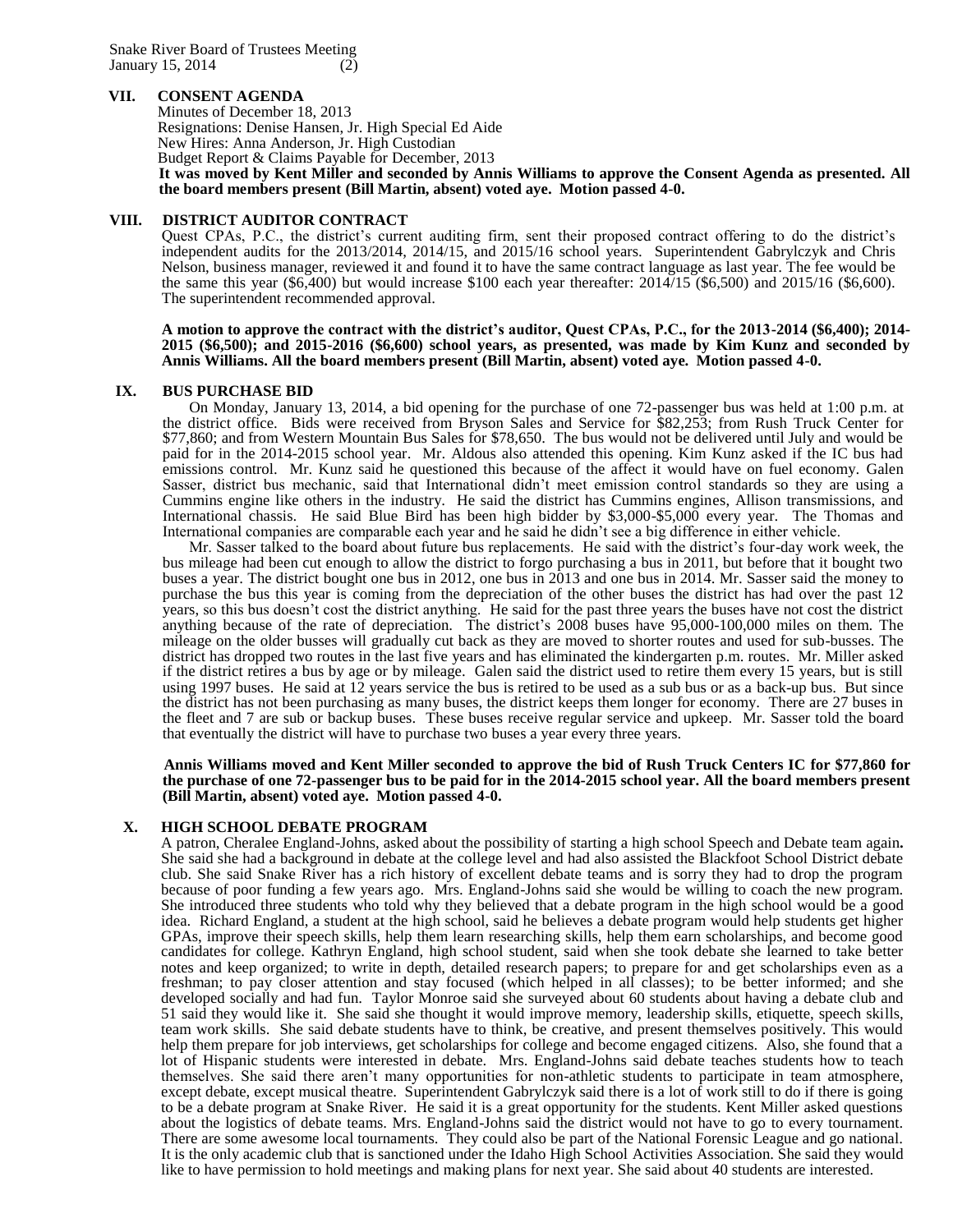#### **X. HIGH SCHOOL DEBATE PROGRAM** (cont.)

Mr. Gabrylczyk said there are still aspects that the district had to look into: such as cost of transportation, the IHSAA requirements, and why the program was discontinued before, etc. He recommended the program be given provisional status while the administrators do more research.

**A motion was made by Kent Miller and seconded by Kim Kunz to give provisional status to start a Snake River High School Speech and Debate Club as an extra-curricular activity until the district administration can research what it would cost and learn the requirements of the IHSAA policy and procedures. All the board members present (Bill Martin, absent) voted aye. Motion passed 4-0.**

#### **XI. POLICY READINGS**

Policy 8660, Procedure 8660p, and Form 8660f "Student Vehicles," were updated to include the Additional Parking Permit information approved by the board a couple of months ago.

#### **A motion to approve the second reading of the revision to Policy 8660, Procedure 8660p, and Form 8660f "Student Vehicles," was made by Annis Williams and seconded by Kent Miller. All the board members present (Bill Martin, absent) voted aye. Motion passed 4-0.**

The updates to policy 4040, "Facility Rentals", added a reference to Policy 8204, "School Activities on Sundays." The procedure 4040p made changes to the first two paragraphs and added #6 below "restrictions and requirements" to say that school facilities would not be available on Sundays. Mr. Aldous explained that when some patrons called and asked to use the high school cafeteria on Sunday; the district didn't know what to tell them because it wasn't specifically mentioned in this policy, so they allowed it this time as long as they signed a hold harmless agreement. Now the reference to Policy 8204, "School Activities on Sundays" which prohibits activities on Sunday without the superintendent's approval will be added. Use of the facilities on Sunday often means that extra custodial or kitchen help are needed and that affects their day off and the building may or may not be ready for school on Monday. Alden Hale, maintenance supervisor, asked about the district fields being used on Sunday. The board had allowed a soccer club to use Rockford this last summer. Chairman Aldous said this was done with board approval at the time. He said the fields are not locked and it is good when people ask permission to use them. Alden said there was no damage done by this soccer team, but occasionally people come in and just throw the irrigation pipes around to use the fields. The chairman said the buildings cost a lot of money and the district wants people to use them; but, there has to be some guidelines. Annis Williams said some buildings have allowed missionary families to use the gyms for gatherings on Sunday and asked if perhaps one building could be used for that. Mr. Gabrylczyk said he checked and even the churches don't allow their buildings to be used for this on Sunday. Jane Reynolds said Moreland has allowed its building to be used on Sundays. They have charged a fee and people have been very respectful and cleaned up after themselves. Mrs. Reynolds said there had been some damage done to the building by Jazz Basketball on regular nights. She said it had been her understanding that the facilities could be rented at the discretion of the building administrator. Mr. Aldous said they just wanted to prevent damage to and overuse of the buildings. Jill Munson, Middle School teacher, said their custodian stops the students who are coming after school to practice and has them wait outside until their coach or another adult is with them. This has helped cut down on any damage being done. Alden Hale said sometimes it isn't the youth on the teams who are in the gym practicing that cause the problem, but the families that come with them bringing their children and letting them run around. Annis Williams said the leaders of the groups using the facility should talk to their students about being respectful of the facilities. Kent Miller asked what kind of feed-back is getting to the principals so they can regulate who uses the building.

The clerk said most of these activities (Jazz Ball, Boy Scouts, and church groups) are listed in the "beneficial" (for the teachers and students) category of the procedure and they are not charged any fee. She said that Donna Packer, the custodial supervisor, says that often the clean up after these activities goes beyond the custodian's scope of work, besides the cost of bathroom supplies, etc. Mrs. Osborn said the principal can charge a \$20 cleaning fee at their discretion but it is not an automatic requirement and asked if this cleaning fee should be charged for each usage. She said if any fee is raised to include the \$20 cleaning fee, it would have to be published in the newspaper and a public hearing held. Alden Hale said he would like to see everyone charged a \$20 cleaning fee to help off-set the costs. Mrs. England-Johns said every district she has had to rent from charges at least \$50 for cleaning fees. Mr. Aldous thought the Boy Scouts would be willing to pay that. Jane Reynolds said she had the Jazz Ball Club using Moreland's facilities two nights a week and wondered would she charge \$20 per usage. She said her custodians have the bathrooms cleaned before the club comes in and any mess they make has to be cleaned up the next day, which upsets them. She said the district wants the community to use its buildings and expects them to treat the facilities with respect. Kent Miller said if the district charges the Jazz program (for instance) for every usage, pretty soon they would go elsewhere. Public relations have to be considered. He said if the district principals enforce the policies it has, and give the groups warnings that if they don't treat the facilities with respect they will lose the right to use them... then that organization will change the way they behave in the facilities. He said this is where it should start before charging fees. People think one of the cool things about living in Snake River is the ability to use the facilities. The buildings are community buildings to be used by our patrons. Mr. Miller said that administrators should have some autonomy to enforce this policy at their building level. Jane said that would be fine, as long as they have the support of the board to oversee their buildings as needed.

Elaine Asmus, Science Team Leader, told the board that the science building should not be rented at all. She said the science teachers cannot lock everything up and there would be a danger because of the chemicals and scalpels, etc. This would be against OSHA policy and carried a liability. This should be added to the policy.

The procedure will also change to include clarification of the definition of "For Profit Groups" and to say that all groups must sign the appropriate liability documents. Form 4040f1 (which had been the application filled out to get permission to rent) has been eliminated because this can be handled by completing the lease agreement only. (The form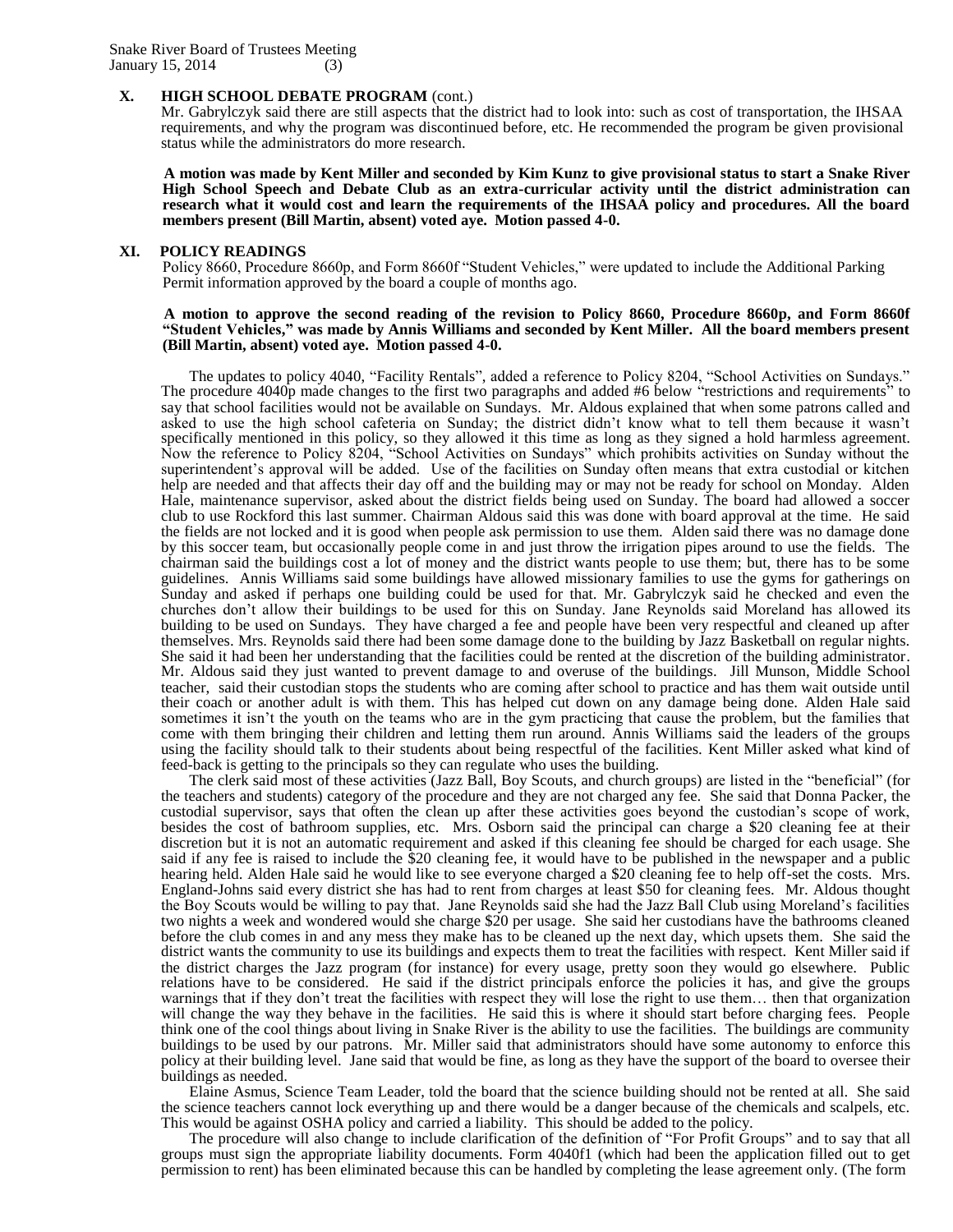Snake River Board of Trustees Meeting January 15, 2014 (4)

# **XI. POLICY READINGS (cont.)**

numbers will now change too.) There are two lease agreements: one for the auditoriums (because they require special technicians) and one for all the other facilities. There are two liability documents: 4040f3, "Hold Harmless Agreement" and 4040f4, the "Waiver of Liability and Indemnity Agreement." The secretaries should assist the lessee until all documents are completed and signed. The clerk told the board this document had been tabled before and this was a second first reading. The board could accept this as a first reading with the understanding that these revisions and updates would be incorporated into the document they would consider for approval upon second reading next month or it could be tabled again if not ready.

**Kim Kunz moved and Kent Miller seconded to approve the first reading of the revision to Policy 4040, "Facility Usage", Procedure 4040p1 and 4040p2, "Facility Usage Procedure (and Guidelines)"; Form 4040f1, "Facility Use and Rental Agreement," Form 4040f2, "Facility Usage Auditorium User Agreement," and Form 4040f3, "Hold Harmless Agreement," and Form 4040f4, "Waiver of Liability and Indemnity Agreement." All the board members present (Bill Martin, absent) voted aye. Motion passed 4-0.**

## **XII. FOLLOW UP ITEMS**

Superintendent Gabrylczyk, Wally Aldous, Kent Miller and Annis Williams will be going to the ISBA Day-on-the Hill, February 24-25. Mr. Aldous encouraged board members to plan to attend the Law Conference in April.

### **XIII. CURRICULUM ALIGNMENT COMMITTEE REPORT**

Elaine Asmus, Science Dept. Leader, said that when the K-12 science teachers started to work on this curriculum it was a daunting task because there was no established curriculum, some teachers were getting their curriculum from the state and some from the text books, etc. Because the other teachers were so busy and because there was no prior criterion for a team to work with, Mrs. Asmus took the task of curriculum alignment upon herself. She has completed a 139 page science curriculum document that is aligned both vertically and horizontally. She said it is adopted from the state standards, but the state standards for science are tenuous. They aren't going to be there in a couple of years. She said the state has not yet adopted the national standards. She said the international standards (called The Next Generation Science Standards) are fabulous and are being adopted by all the major cities in the country. Mrs. Asmus said she created a curriculum that included both these formats so that when the current state standards are dropped in favor of the other, it will not affect the district's curriculum because it has already been aligned nationally as well. The vertical alignment is created for each scientific subject area to show (for example) where and how to begin teaching biology, or earth science, etc. and how that subject's curriculum will progress each grade to the college level. She made a syllabus for each teacher so they will know what they should be teaching in their grade to cover each science subject so their students will be prepared for the next grade. Mrs. Asmus said the Common Core standards do not specify what the teacher is to teach. They just give a broad overview of what the student should understand and this may apply to a variety of things. She said the superintendent asked that a trifold brochure be made for every science class so parents will know what is being taught. The Science Curriculum team have these done for K-6. The trifolds for  $8<sup>th</sup>$  through  $10<sup>th</sup>$  grade are done but not yet on the website. She told Mr. Gabrylczyk that the Science Dept. likes the trifolds for the regular science classes but not for the elective college classes. These are higher level documents. Mrs. Asmus said the science curriculum committee would consider changes once a year. They will now work on the assessments. Sydnee Hale and Carol Adams, Middle School teachers, thanked Mrs. Asmus for her work and told the board that in the past the science teachers did not collaborate with each other and there was no alignment. They taught science that was interesting to them not always to what would be necessary for the student to know as they progressed to higher grades. This alignment and the scheduled science teacher meetings that enhance their teaching collaboration is so crucial. Sydnee said this challenges the teachers and she appreciates that Elaine was able to make the document understandable and easy to work with. Elaine said she was impressed by the K-6 science teachers' enthusiastic support of the document.

Mrs. Asmus said she is an adjunct at Idaho State University and they have her to get her doctorate. She asked the board if they would allow her to use this document as her PhD project. The superintendent and the board said they would be happy to give their support.

### **XIV. TECHNOLOGY ADVISORY COMMITTEE REPORT**

Steve Schellenberg said they had a delightsome time delivering some iPads to Moreland teachers. The next Technology Committee meeting will be held Tuesday, January 21, 2013. They will hold a half-day work session.

# **XV. SNAKE RIVER SCHOOL/COMMUNITY LIBRARY REPORT**

Wally Aldous said the next library board meeting will be January 22, 2014 at 7:00 p.m. at the School/Community Library.

### **XVI. SNAKE RIVER EDUCATION FOUNDATION REPORT**

Kim Kunz reported that the Snake River Education Foundations met and did some leadership reorganization. He said they are interested in getting some new members to join the Foundation. They will be finalizing the approval of the SREF grants.

## **XVII. SNAKE RIVER ACTIVITY FOUNDATION REPORT**

Mr. Miller said their next meeting will be Wednesday, January 22, 2014 at 7:00 p.m. at the Esplin law office. He said they have already received some donations to be used for the various activities through the 750 accounts at the high school. He said Troy Goodwin sold some bleacher seats for the booster club while at an activity.